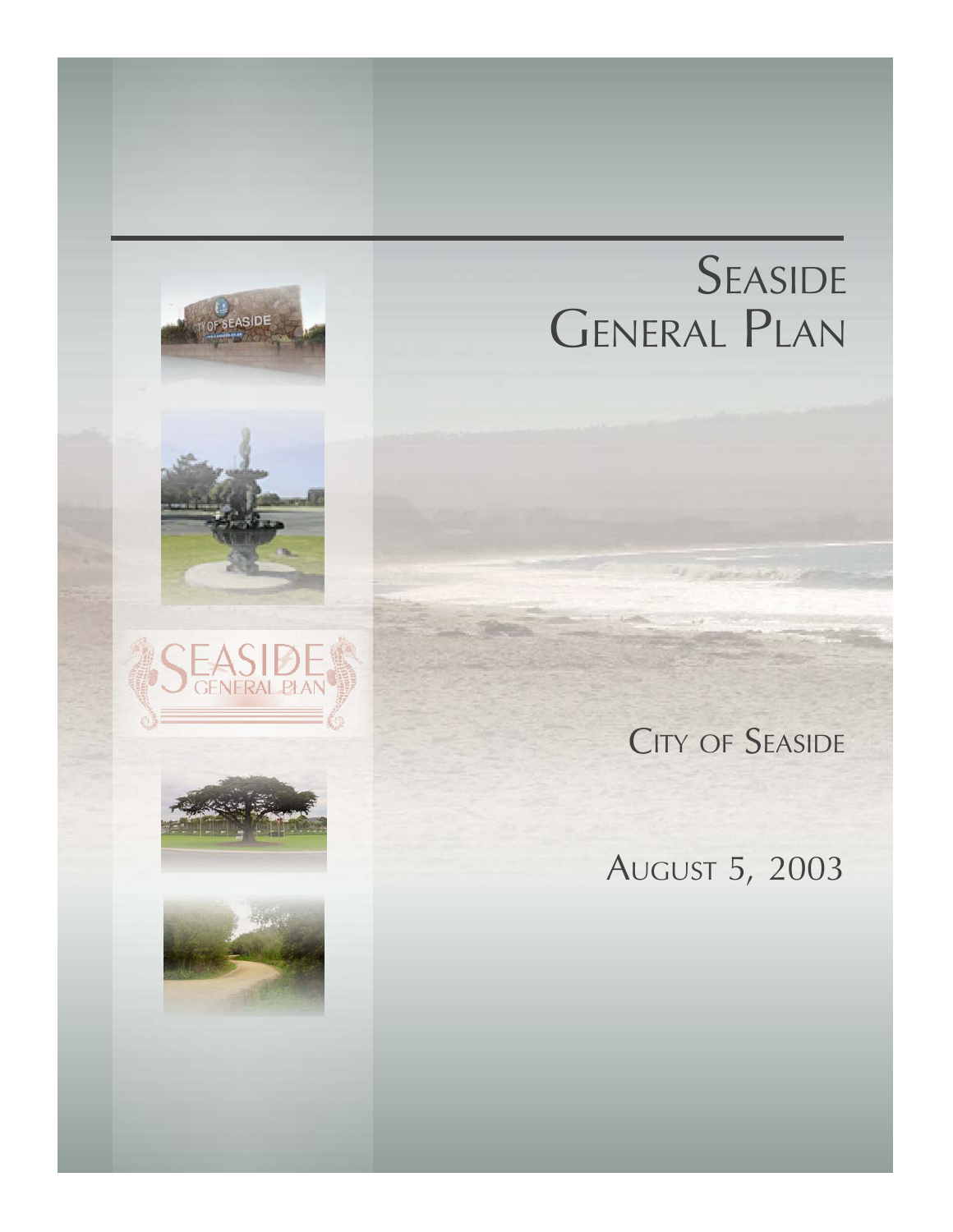

# CITY OF SEASIDE GENERAL PLAN

ADOPTED BY CITY COUNCIL RESOLUTION 04-59 AUGUST 5, 2004

# CITY COUNCIL

Jerry C. Smith, Mayor Steve Bloomer, Mayor Pro Tempore Ralph Rubio Darryl Choates Tom Mancini

# CITY STAFF

Daniel Keen, City Manager Louis Dell'Angela, Director of Community Development Mary Orrison, Planning Services Manager

## PLANNING COMMISSION

Paul Mugan, Chair Jackie Craighead, Vice Chair Alicia Meredith John Robinson Patrick Maris Kraig Wilson

## CONSULTANTS TO THE CITY

Cotton/Bridges/Associates, *A Division of P&D Consultants*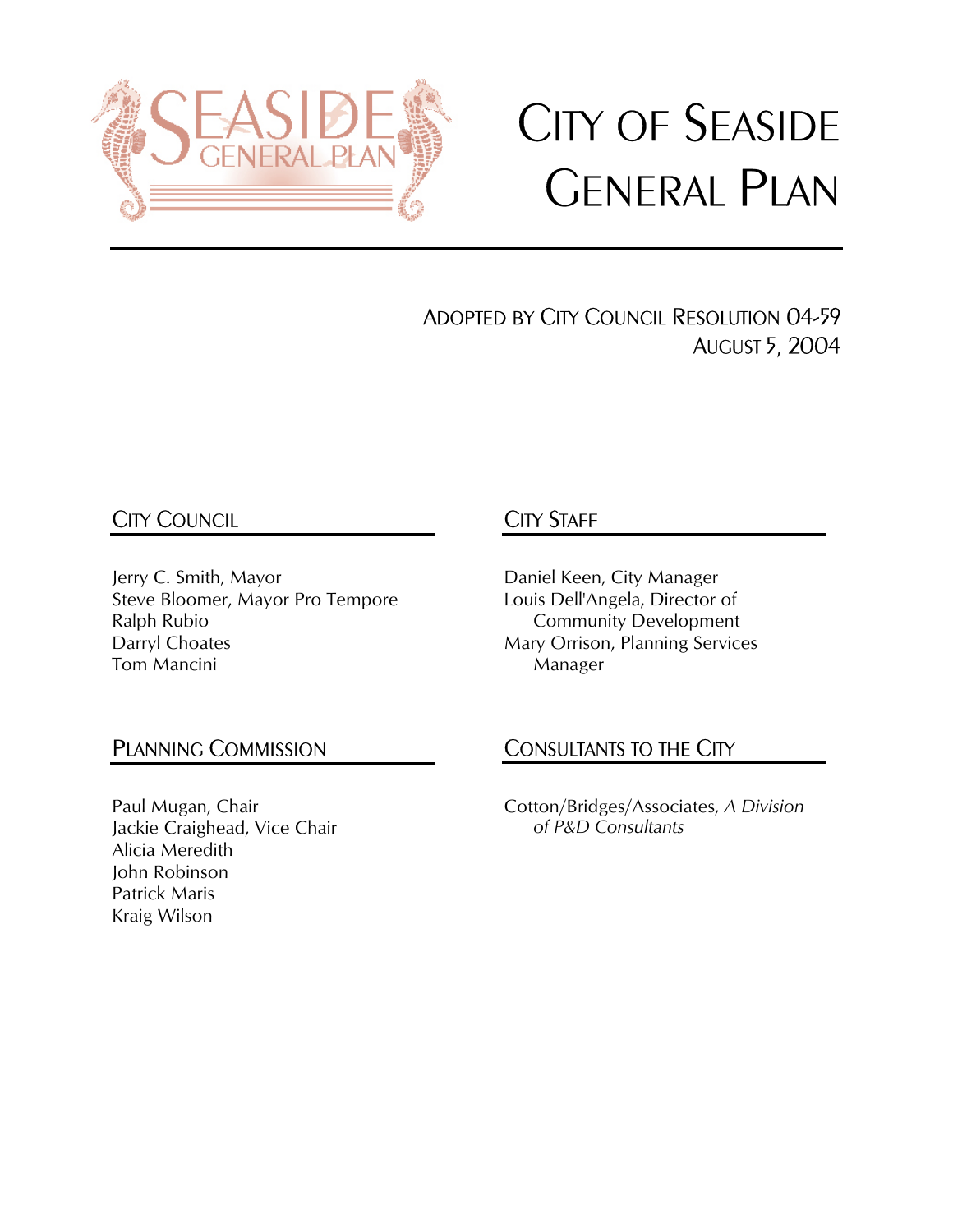# **TABLE OF CONTENTS**



#### **SECTION**

#### **PAGE**

#### **Land Use Element**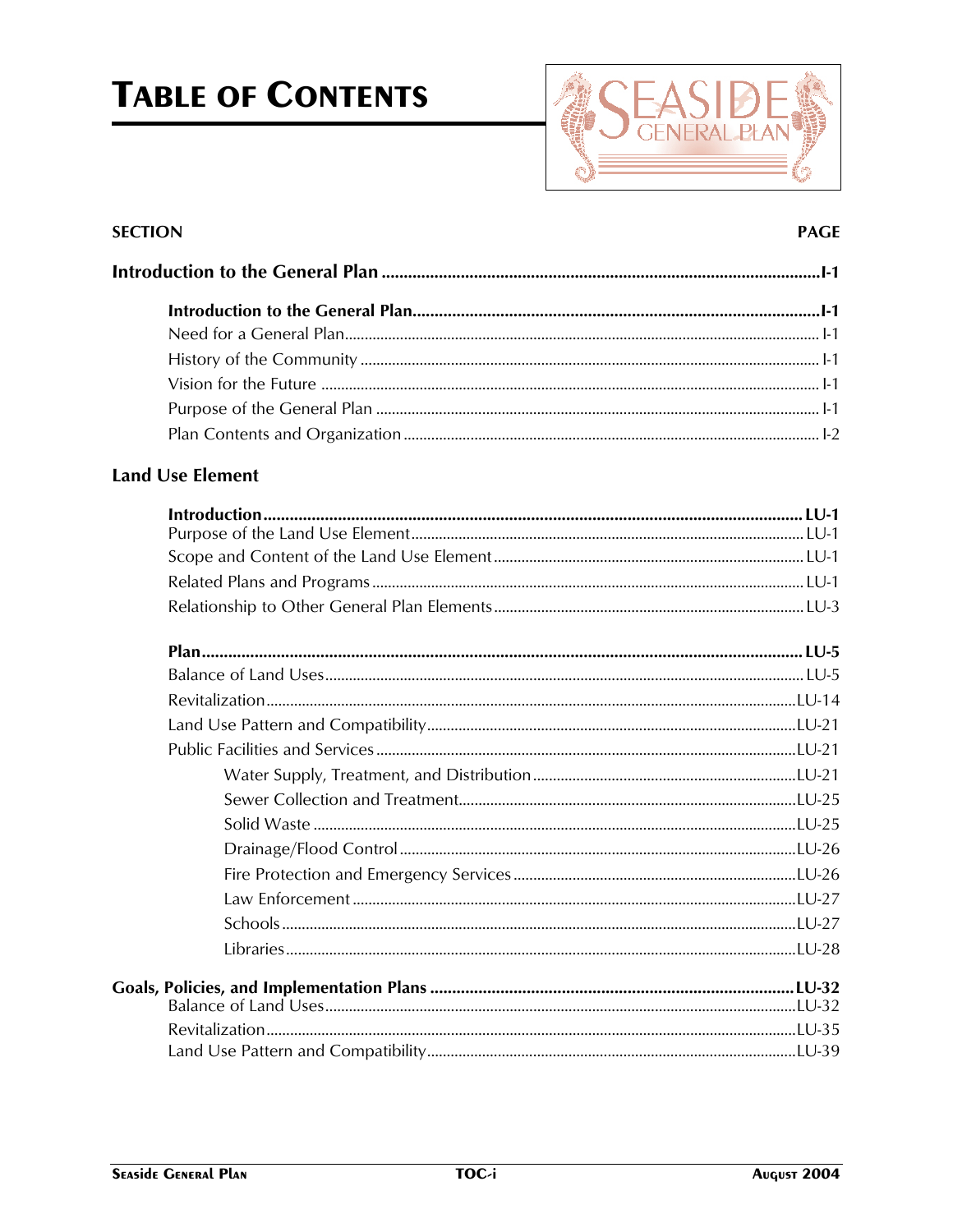

#### **PAGE**

### **Urban Design Element**

### **Economic Development Element**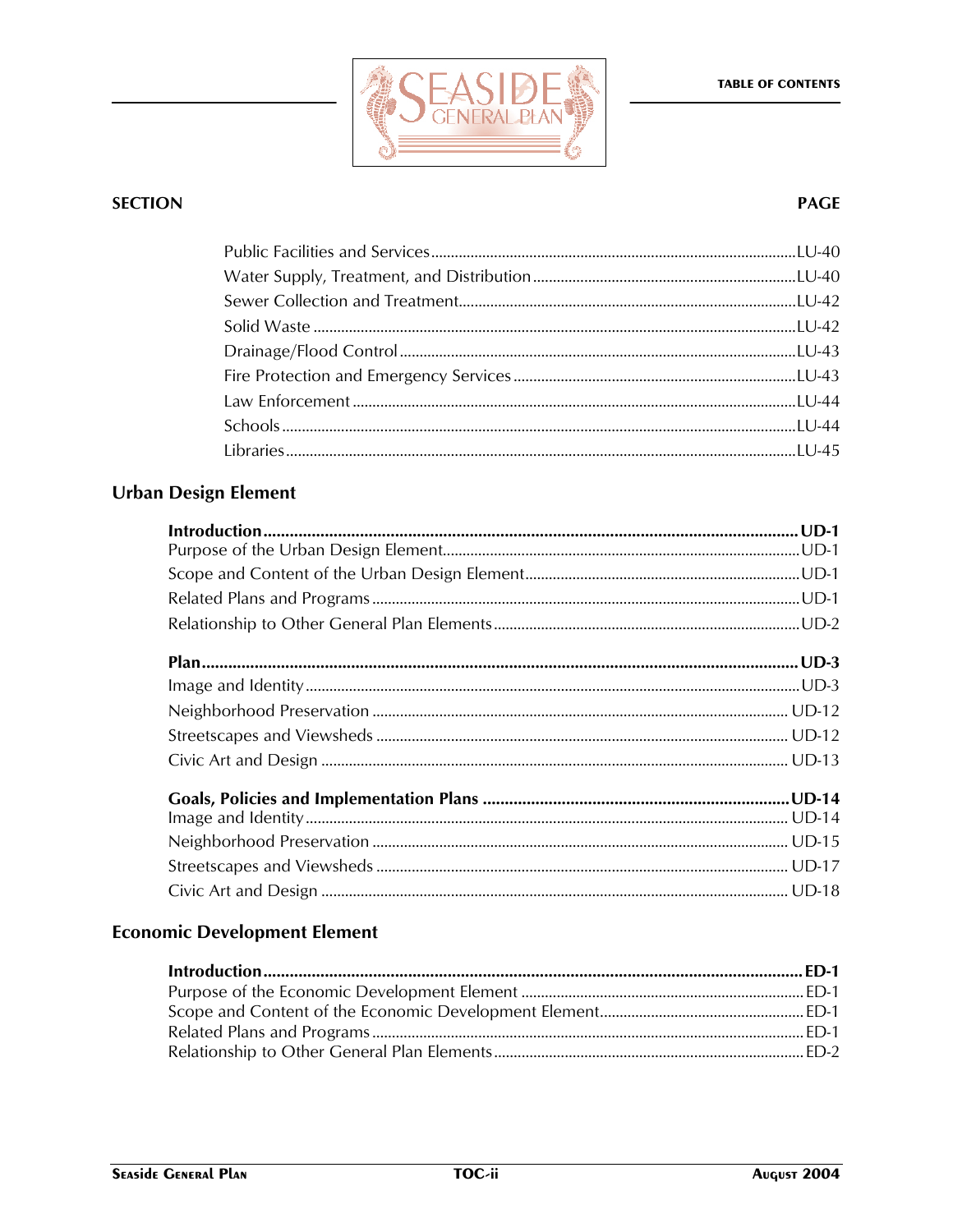

#### **PAGE**

#### **Circulation Element**

### **Conservation/Open Space Element**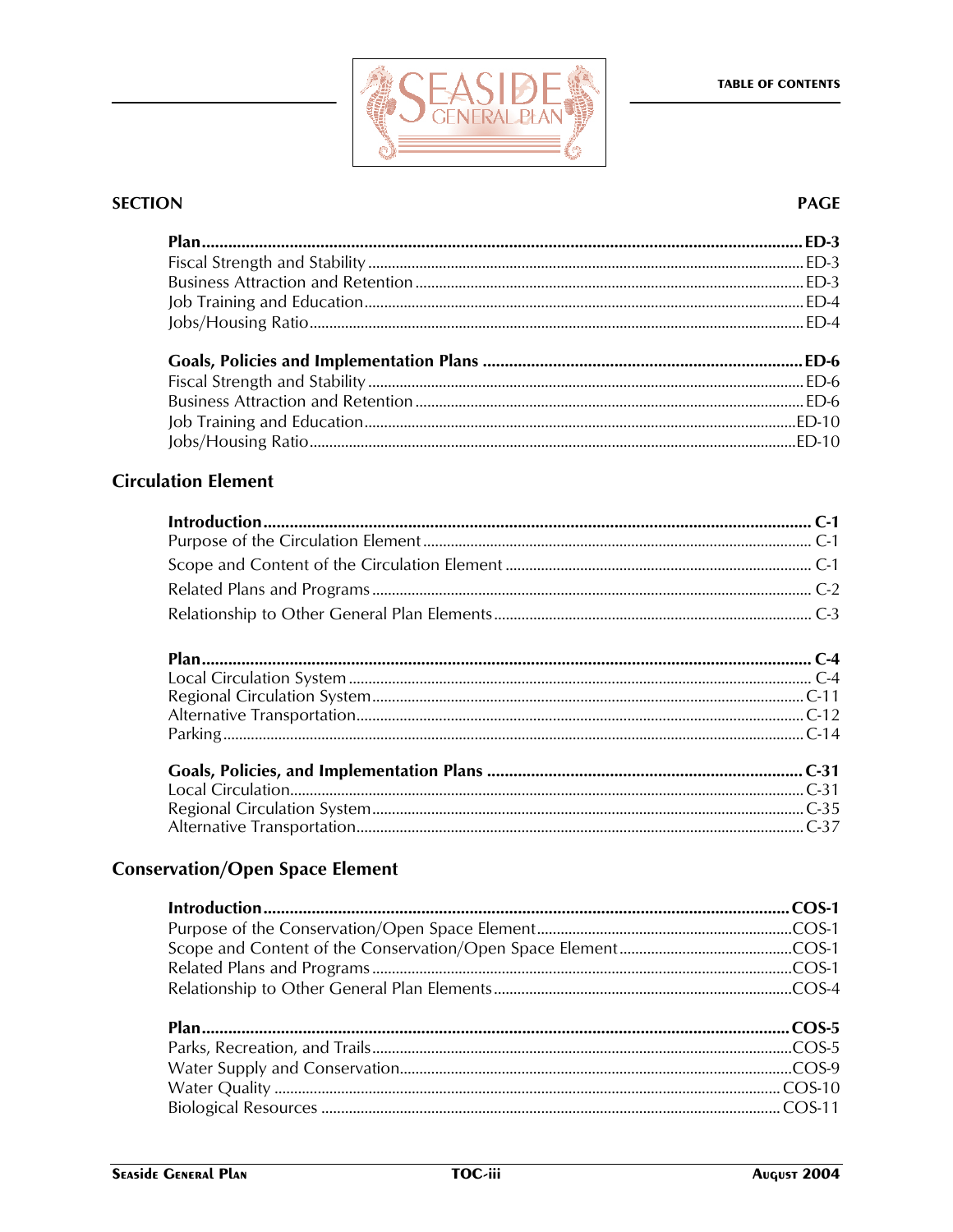

#### **PAGE**

# **Safety Element**

#### **Noise Element**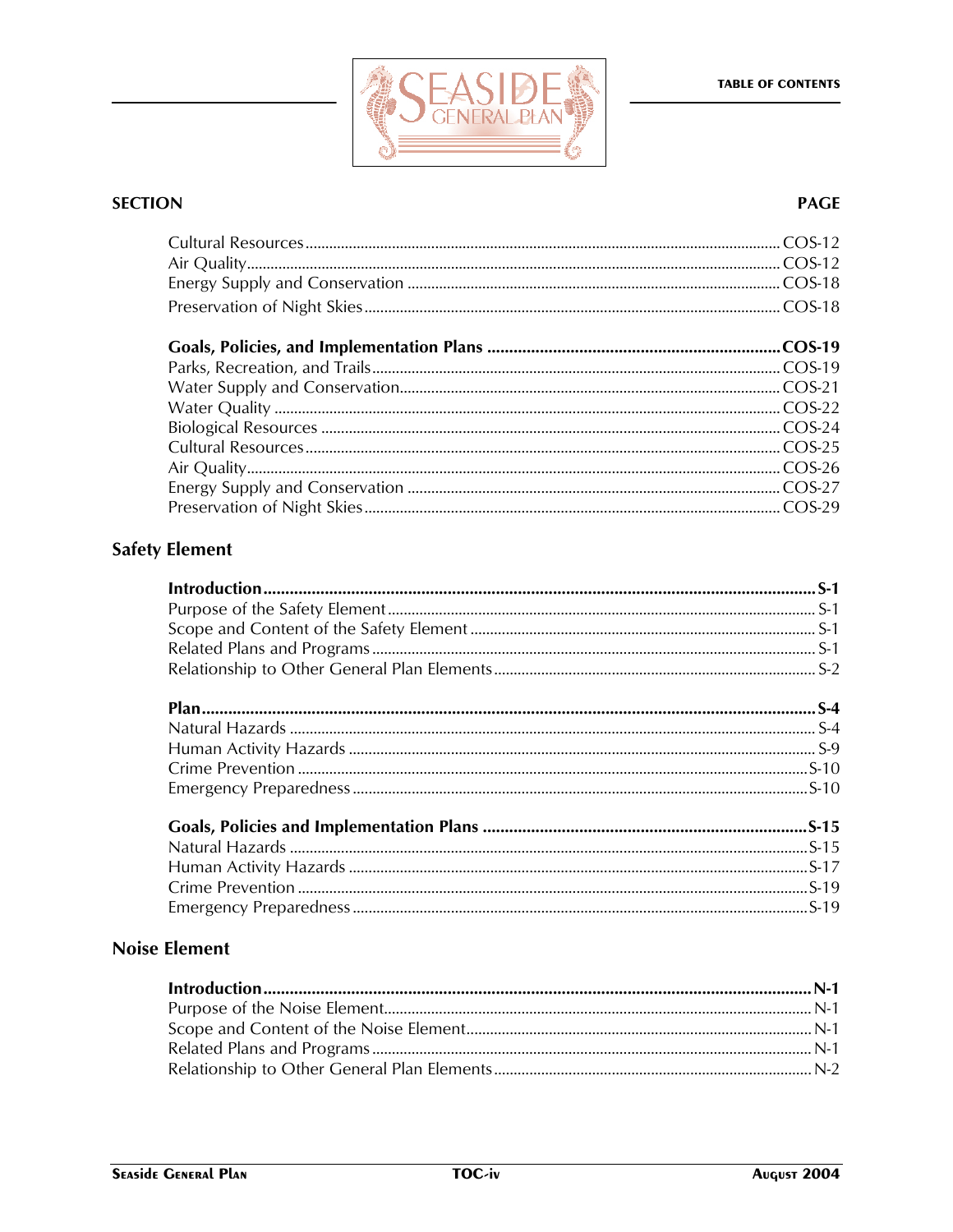

#### **PAGE**

### **Housing Element**

#### **Appendices**

Glossary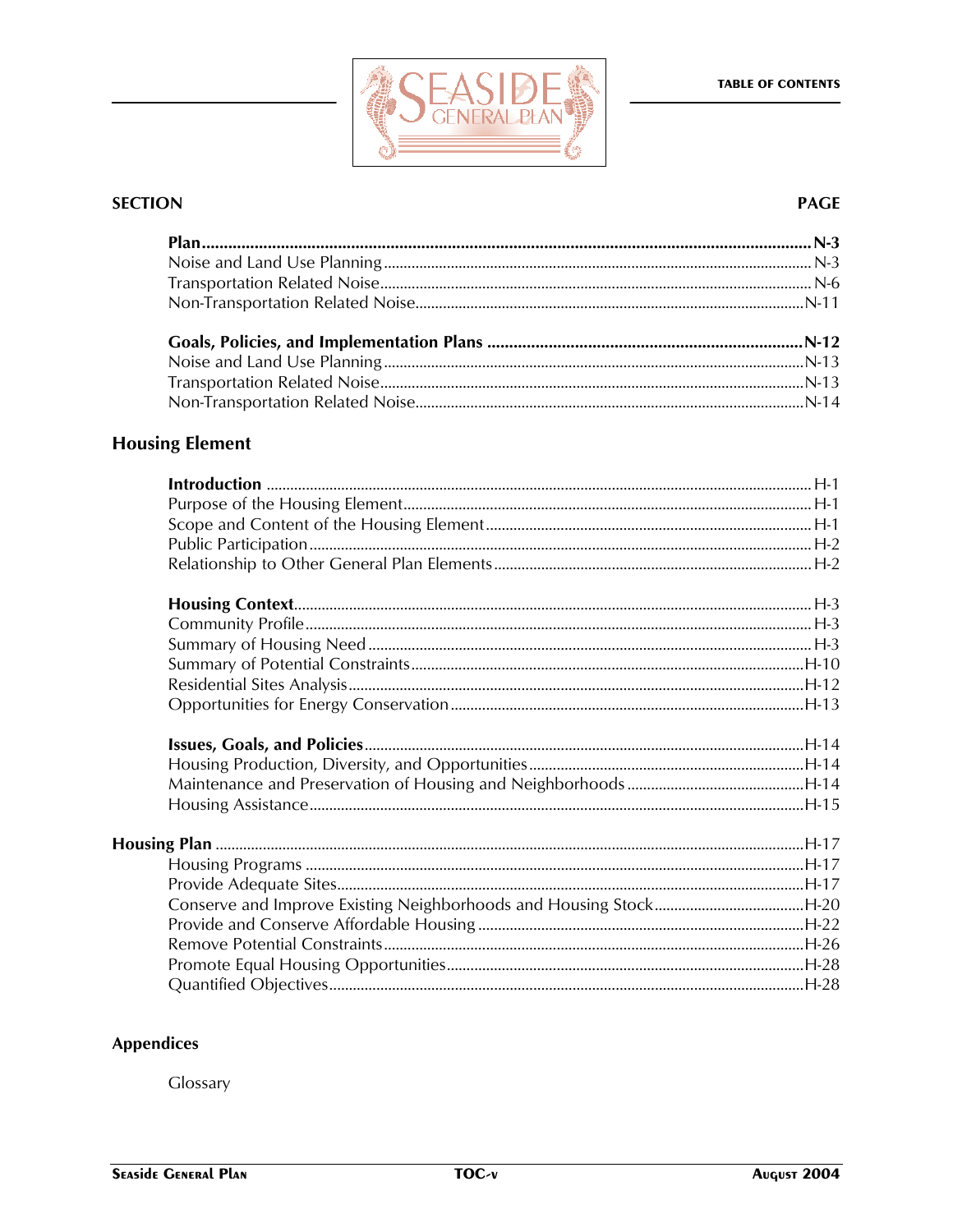



# **LIST OF TABLES**

# **TABLE PAGE Land Use Element**  LU-1 Proposed Land Use Classification System......................................................................................LU-9 LU-2 Projected Development Capacity..................................................................................................LU-17 **Circulation Element**  C-1 Planned Circulation Improvements .................................................................................................C-15 C-2 General Jim Moore Boulevard Connection Alternative Evaluation..........................................C-19 C-3 Intersection Level of Service Definitions ........................................................................................C-21 C-4 Level of Service Threshold Volume for Various Roadway Types Total Daily Volumes In Both Directions (ADT)....................................................................................................................C-22 **Conservation/Open Space Element**  COS-1 Summary of City Parks and Recreational Areas by Type.........................................................COS-6 **Noise Element**  N-1 Interior and Exterior Noise Standards................................................................................................ N-4

N-2 Noise/Land Use Compatibility Matrix - Noise Contours and Noise Impact Areas................ N-5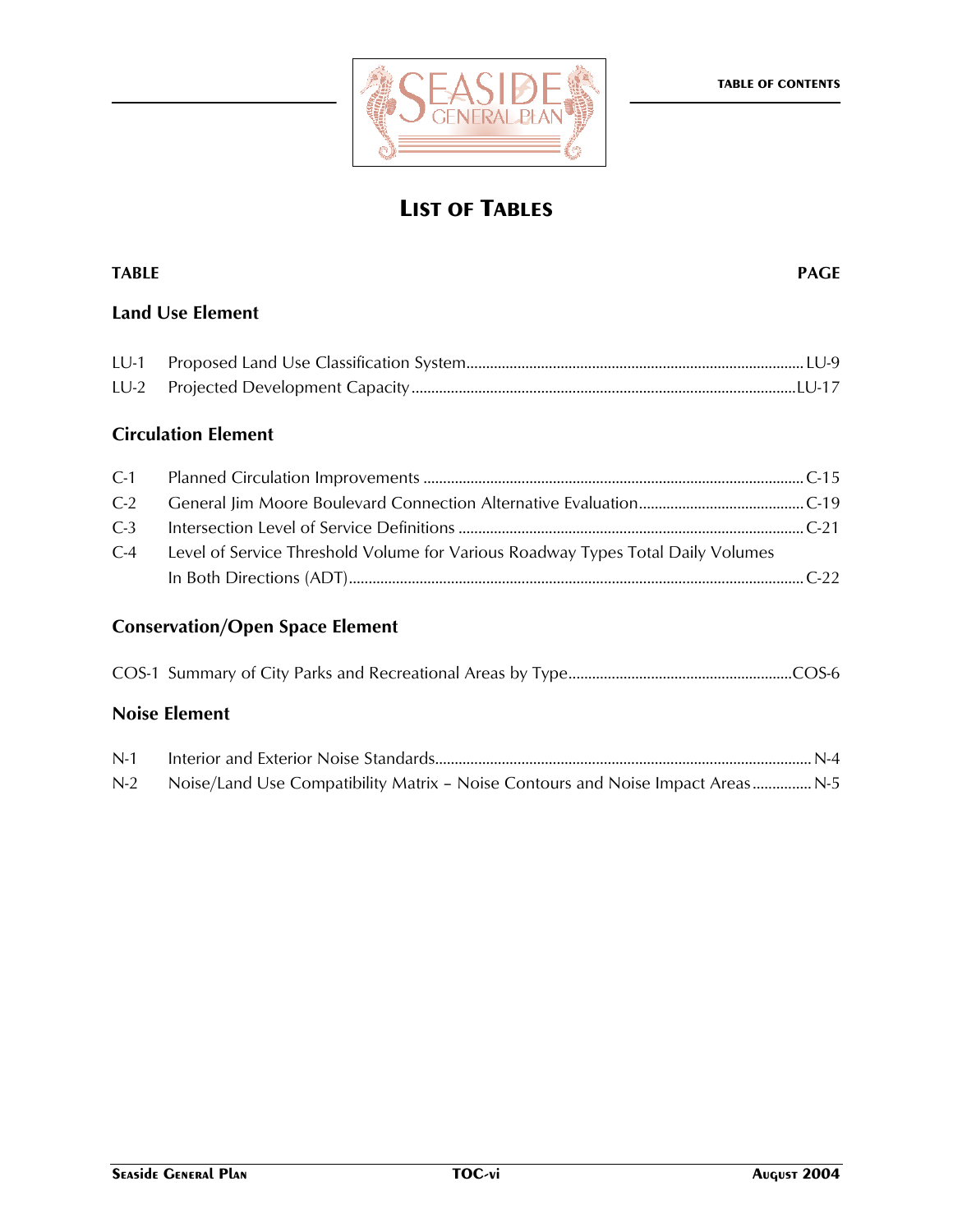

# **LIST OF FIGURES**

#### **FIGURE**

#### **PAGE**

#### **Land Use Element**

#### **Urban Design Element**

#### **Economic Development Element**

#### **Circulation Element**

| $C-1$ |  |
|-------|--|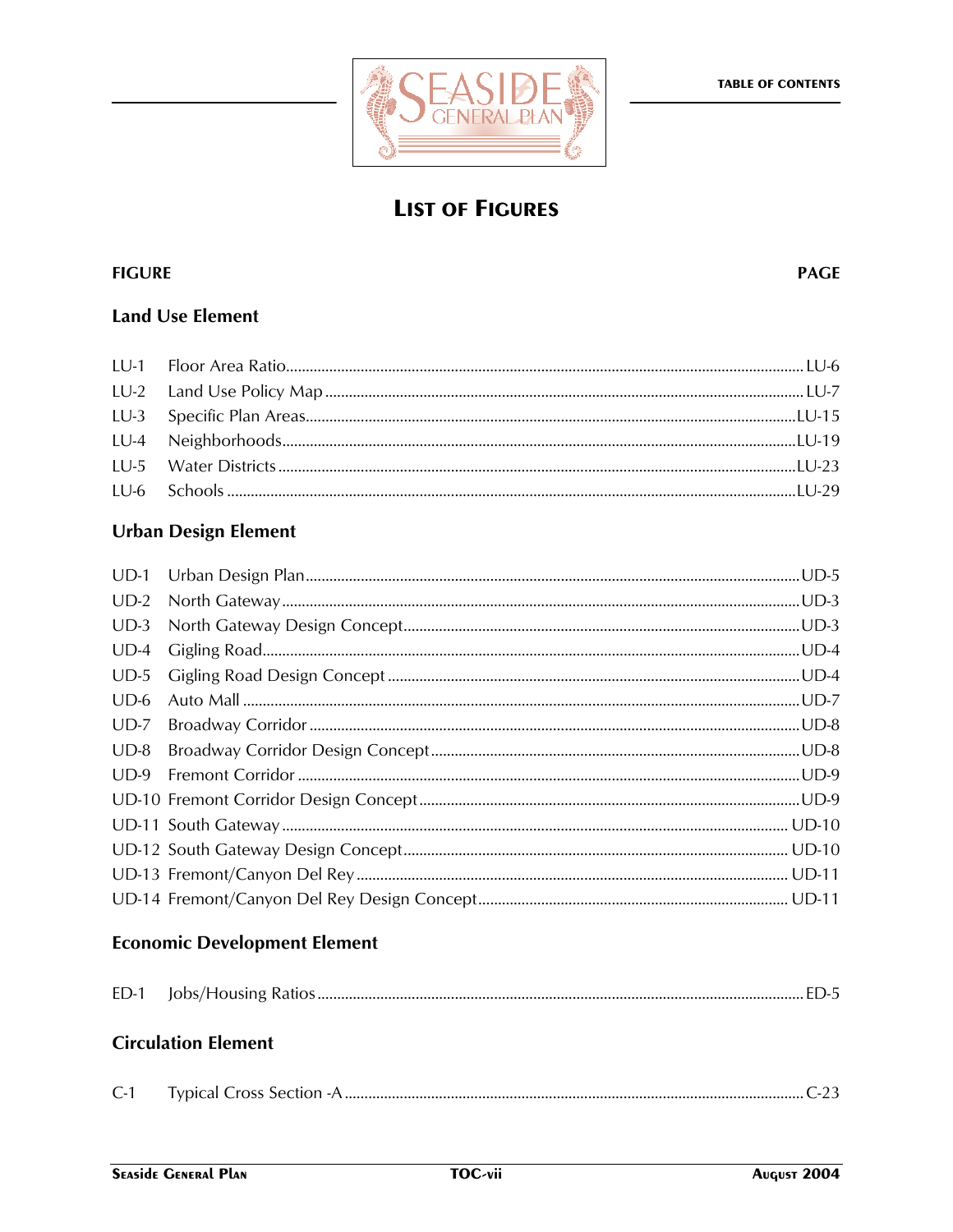

# **LIST OF FIGURES**

#### **FIGURE**

#### **PAGE**

#### **Conservation/Open Space Element**

### **Safety Element**

#### **Noise Element**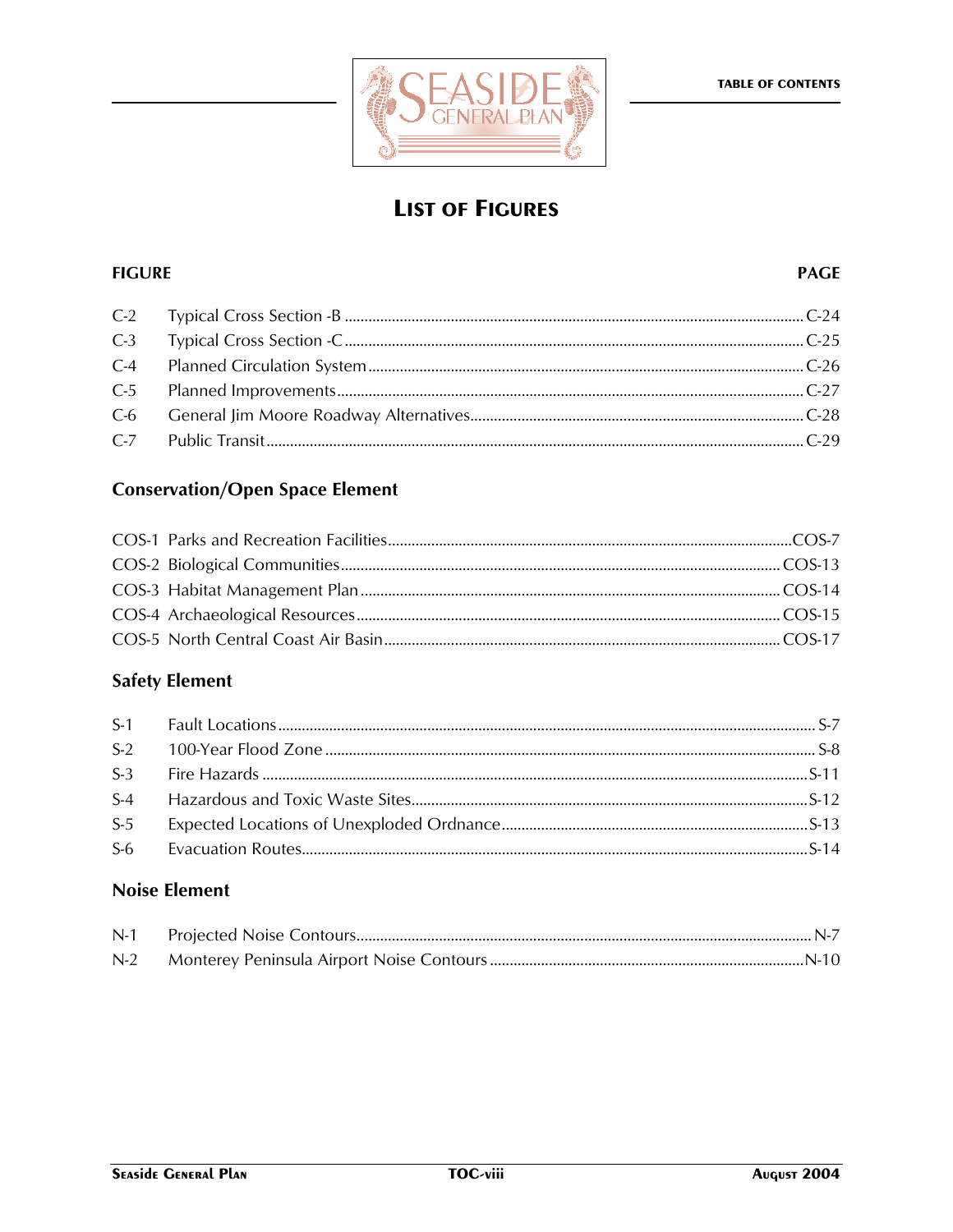# **INTRODUCTION TO THE GENERAL PLAN**



# **TABLE OF CONTENTS**

| <b>Section</b> |  |
|----------------|--|
|                |  |
|                |  |
|                |  |
|                |  |
|                |  |
|                |  |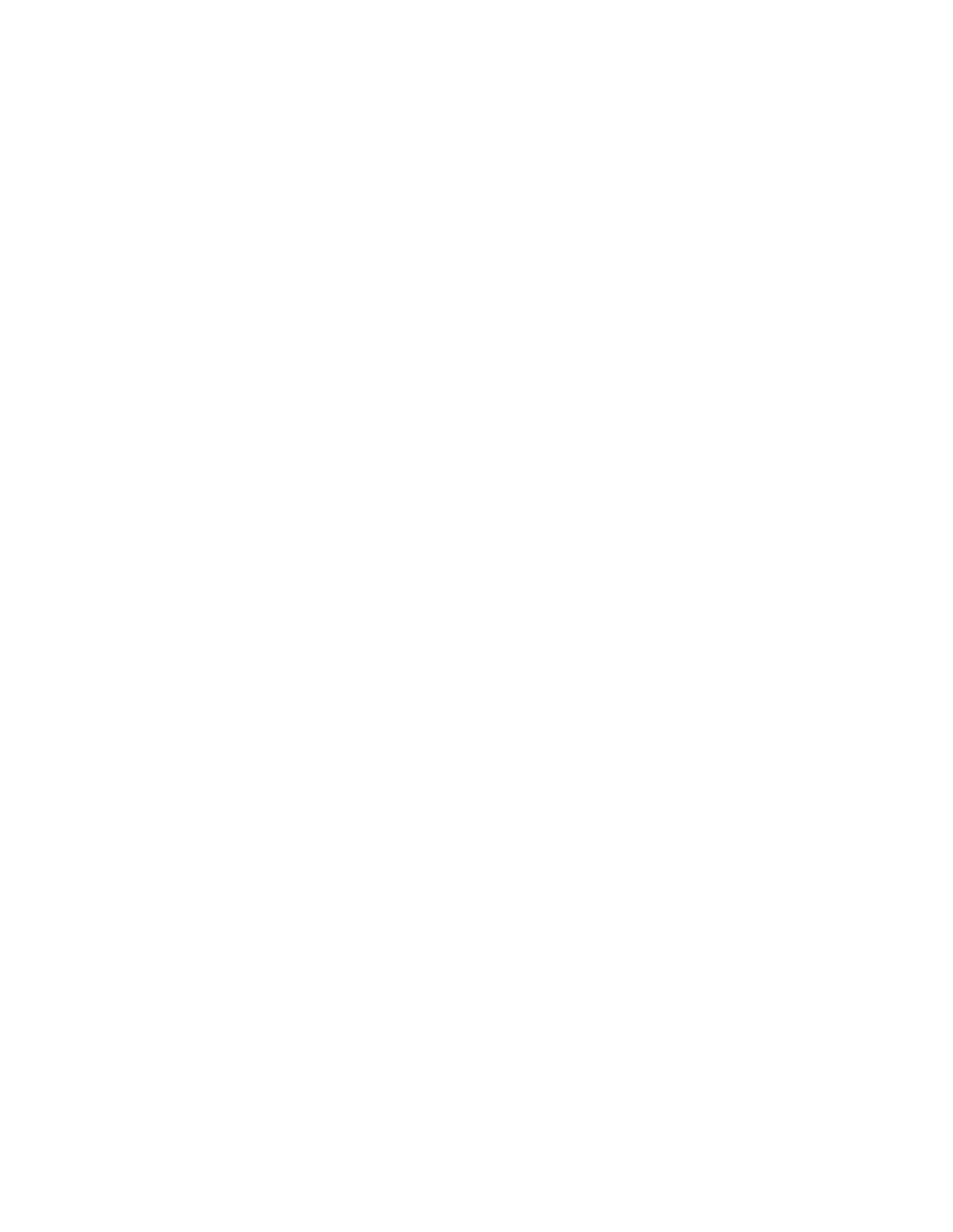# **INTRODUCTION TO THE GENERAL PLAN**



#### **NEED FOR A GENERAL PLAN**

With the recent annexation of lands within the former Fort Ord territory, Seaside faces many opportunities and challenges to enhance its attributes and to establish the direction for future development. This General Plan provides goals, policies, and action programs to help Seaside develop into a cohesive community and lays the groundwork for thoughtful decision-making and cooperation among all segments of City government and the community for years to come.

#### **HISTORY OF THE COMMUNITY**

Incorporated in 1954, the City was developed as a primarily single-family community in the 1950s and 1960s. Seaside's proximity to the former Fort Ord, climate, and range of housing options have made the community a very desirable place to live. Many persons who were attracted to the area for employment and other opportunities related to the military base chose to remain in the City even after base closure. The Fort Ord Military Base was expanded between 1968 and 1978 with the mobilization of the Seventh Infantry training unit. This mobilization created a great demand for housing and local services to meet the needs of the military personnel and their families. These intense periods of development created residential neighborhoods and commercial districts that, due to their age, original construction quality, and design, now require revitalization.

With the recent closure of Fort Ord, Seaside faces new opportunities and challenges, including: 1) encouraging the development and redevelopment of North Seaside, while revitalizing the central core of the community; 2) establishing a positive and unique identity on

the Monterey Peninsula; 3) creating new job and revenue generating development opportunities 4) protecting natural resources, such as open space and scenic vistas as development occurs; 5) encouraging the provision and maintenance of quality development; and 6) improving the overall quality of life.

#### **VISION FOR THE FUTURE**

The following Vision for the Future provides the foundation of the General Plan and an expression of what the community wants to maintain or become:

*"Seaside is a community in which people can live, work, shop, and play in a beautiful setting. Residents, businesses, and visitors are attracted to the City's abundant natural resources and quality of life. Thoughtful, planned growth and welldesigned development respect and complement the natural environment. A variety of housing, recreational, and economic development opportunities are available that clearly identify Seaside as the "Gateway to the Monterey Peninsula".* 

#### **PURPOSE OF THE GENERAL PLAN**

California law requires each city to adopt a comprehensive, long-term General Plan to guide the physical development of the community. A city's General Plan serves as the blueprint for future growth and development. As a blueprint for the future, the Plan must contain policies and programs that provide decision makers with a solid basis for decisions related to land use and development. In accordance with State law, the General Plan is the primary document the City uses to regulate land use. Consequently, the Zoning Code, Specific Plans, and individual public